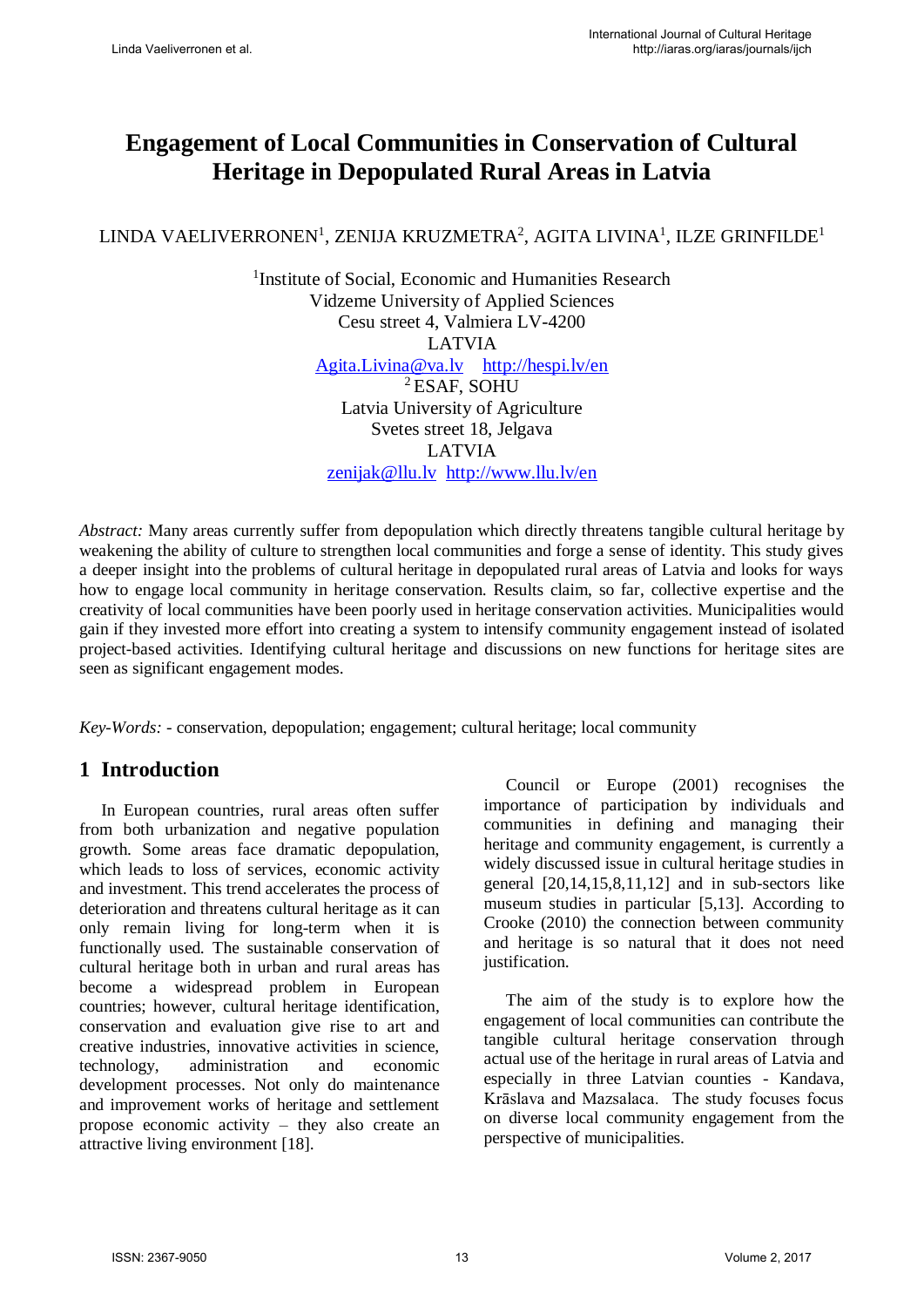Latvia, one of the Baltic States regained independence after the fall of the Soviet Union in 1991. Negative population growth and negative migration balance have been a problem for Latvia since then, specifically during global economic crisis. Although shrinking population and the threat it poses to cultural heritage is a problem in many places in Europe, each case is unique, as depopulation is a dynamic process. The purposes and methods of historical heritage governance should be adapted to the economic and social environment [16]. Latvia has plenty of factors that make the adaptation of historical heritage to new functions challenging: financial constraints, the status of cultural monuments which does not facilitate entrepreneurs' interest in objects, bureaucracy, lack of knowledge, and understanding of values, ownership issues etc. Additionally, during the Soviet period from 1940 until 1991, Latvian cultural landscape was substantially degraded [17] and several generations of residents grew up with a neglectful attitude to cultural heritage. Decreasing rural population and the subsequent loss of services have also had a direct impact on conservation of cultural heritage.

Research data were obtained through site visits and observations in the given areas, by interviews with local municipalities, staff members of tourist information centres, museums, culture centres and workshops with secondary school pupils. To avoid a too generalized approach, the article analyses community engagement in heritage conservation specifically in relation to municipality work – in public, municipality-owned heritage sites and private dwelling houses in old towns or other central privately owned heritage sites, which shape the image of a destination and as such are responsibility of municipality.

## **2 Problem: Use of cultural heritage areas for sustainable development**

UN resolutions 66/208 on Culture and Development and 68/223 on Culture and Sustainable Development recognizes culture as a vehicle for economic development in the following ways: cultural industries; cultural tourism; traditional livelihood; opportunities for economic growth through micro-enterprises; cultural infrastructure and institutions. Culture is also a significant vehicle for social cohesion and stability, environmental sustainability and resilient communities.

Referring to cultural heritage, Loulanski [14] differentiates "alive functional heritage" and "objectified, glass-covered, and frozen heritage of the past". In nowadays more emphasis is put on the functional use of cultural heritage as "the roles of heritage, seen before in the narrow meaning of symbols of national unity and pride, have expanded to include much broader phenomena" [15]. The heritage as the component of plays a part into strengthening social ties in communities and defining a belonging to a community, a place identity [3,4]. Considering the new roles of the heritage, its' interaction with surroundings in a variety of ways, some shifts have taken place: 1) from monuments to people; 2) from objects to functions; and 3) from preservation *per se* to purposeful conservation, sustainable use, and development [14].This coincides with the research author's position: heritage can only remain living for long-term successful use when it is necessary to the local community or to someone else and is functionally used.

Council of Europe (2001) stresses the significance to create tools empowering communities to understand and conserve their heritage. When engaging the local community and other stakeholders in the heritage governance process one should explore an understanding of the cultural values of distinctive parties as they may differ. For instance, Trosby (2002) focuses on aesthetic; spiritual; symbolic; historical and social values. For Smith (2006) heritage management is not just a technical process because it is all about the distinction between heritage and other resources on the one hand and businesses, individuals, social organizations etc. on the other. *Klimaszewski* et al. (2010; 2012) continue the discussion and argue that conservation efforts are related to larger socioeconomic agendas and selection of one history over the others is related to the issues of power - needs and tastes of few define what is valuable and should be conserved. Authors reproach stakeholders not questioning "the ways in which Western ideas about tradition and culture shape the way they assign significance to those aspects of cultural heritage they are working to preserve" [12] thus claiming that not all heritage is considered to be significant enough to be preserved as it used to be "local" elites and experts who decided whose history is to be remembered and whose forgotten.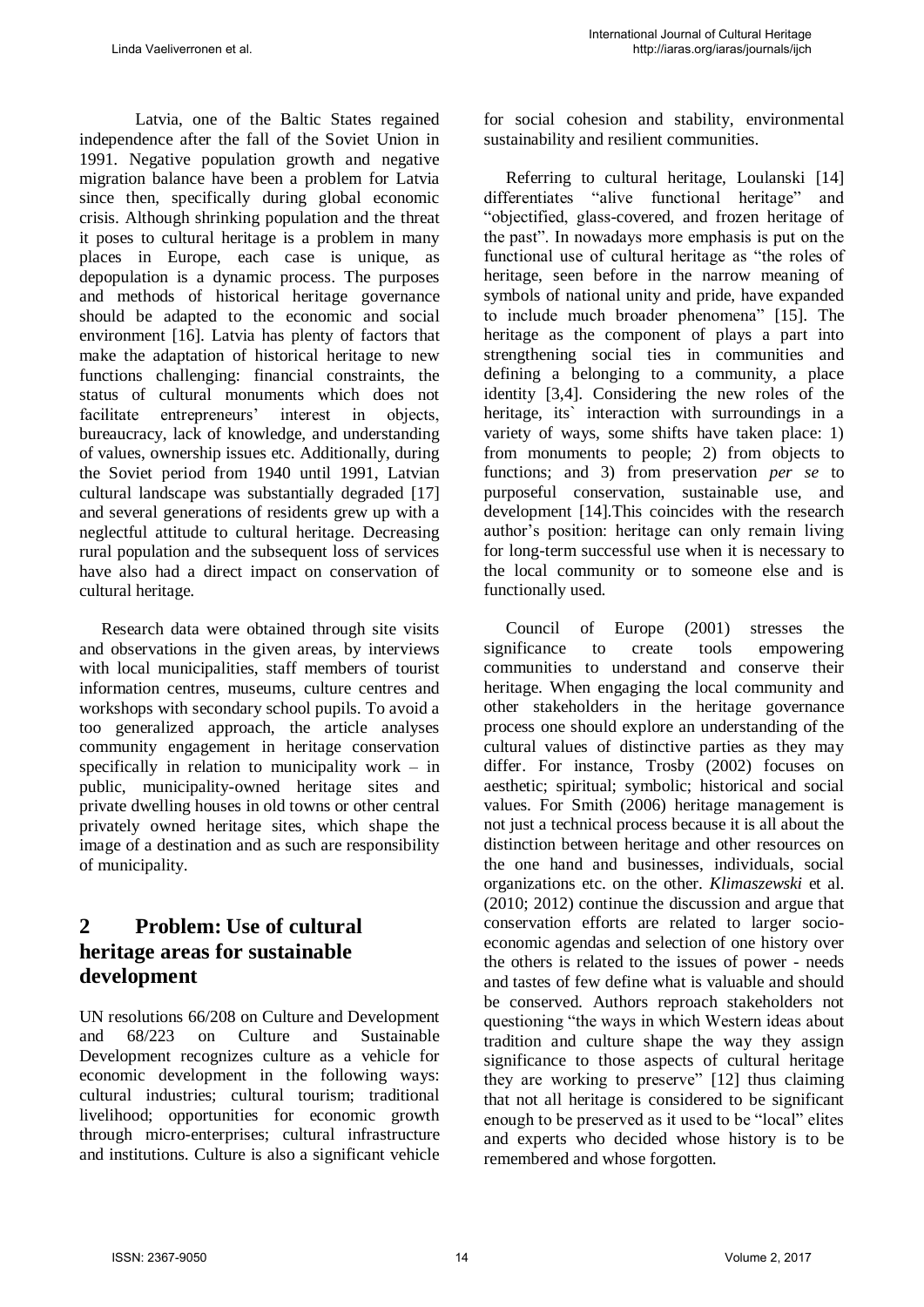### **2.1 The context of Latvia**

The Latvian cultural heritage is protected in accordance with international conventions related to heritage protection. The sphere is regulated by a series of documents of national importance, including the Law on the Protection of Cultural Monuments. The institution responsible for cultural monuments is the State Inspection for Heritage.

Latvia has a dual experience with the protection of cultural heritage – on the one hand, there are cases with restored heritage sites that were previously in a critical state [10]; on the other hand, the existing system allows for situations when cultural objects, originally in satisfactory condition, are gradually degraded. The main problems in the sector of cultural heritage are: (1) lack of understanding of the importance of the sphere of culture and cultural heritage for the long-term development of Latvia; (2) insufficient financial support to the protection of monuments and monument owners; (3) bureaucratic processes of heritage conservation; (4) unfriendly tax policies; (5) inefficient land and property encumbrance system in the country. [21]

Current issues in Latvian heritage protection to some extent can be related to Soviet past as the Soviet regime substantially degraded urban and rural landscape in Latvia [17]. A significant number of the country`s inhabitants have spent part of their lives in Soviet Latvia and possibly inherited a Soviet-type attitude towards cultural heritage. For 50 years, the communist ideology-inspired taste of few defined what should be safeguarded, neglected, transformed or destroyed. Many churches were turned into sports halls, storage houses or exhibition halls. Manors also represented an ideology criticized by the communist party although there were positive examples of manors` preservation. We can conclude state *protected* cultural *monuments* not receive full protection always and conservation of the heritage sites in practice depends on the good will of the owners. Cultural monument managers also pointed to the inefficiencies of the system due to lack adequate information and support from local authorities regarding heritage conservation [10]. However, recent developments show overall positive trends and a change of attitude of authorities (e.g. municipal grants for heritage conservation).

Some years ago it was found that the prestige of cultural monuments in economically developed countries is much higher than in Latvia where the status of a cultural heritage object seems rather daunting [10]. The insufficient exploitation of cultural heritage potential is one of the problems identified in the research areas. Even though Latvian cultural heritage has a high reputation, residents' interest in it is low; therefore it has been considered vital to promote people's interest in heritage and the possibilities of its utilization [1], major improvements of interest have not been observed in later study [2]; In nowadays situation might be improving due to more and more municipalities and regional organizations considers creative industries, culture and cultural heritage as significant source of identity construction, economics and tourism promotion, improving quality of living [6]. Still, recently UNESCO Latvian National Commission (2015) defined communication and reinforcing cultural heritage in local community as one of the greatest challenges.

#### **3 Problem Solution 3.1. Methods**

This publication reflects the results obtained from the Latvian national research programme EKOSOC-LV, Project 5.2.8. The programme was designed to create a versatile scientific research base of knowledge about the state and society for sustainable development processes. For an in-depth study four research areas were selected – Mazsalaca County, Krāslava County, Kandava County and Ķemeri National Park – by the following criteria: (1) nationally significant areas (Natura 2000, national park or nature park); (2) presence of biological diversity; (3) presence of functioning SMEs; (4) willingness of municipality to cooperate with researchers; (5) areas should be from different Latvian cultural historical regions. Additionally, at least one area must have: (1) towns/no townships; (2) renovated cultural heritage objects and infrastructure/no such activities; (3) different geographic conditions (a primeval river valley, coastal etc.); (4) external border of the European Union. This publication focuses on three areas with towns as the highest concentration of cultural heritage is there – Mazsalaca County, Krāslava County, Kandava County.

The authors have used qualitative methods for the research – site visits, semi-structured interviews from March to August 2015. Each area was visited in a multi-day expedition and a team of researchers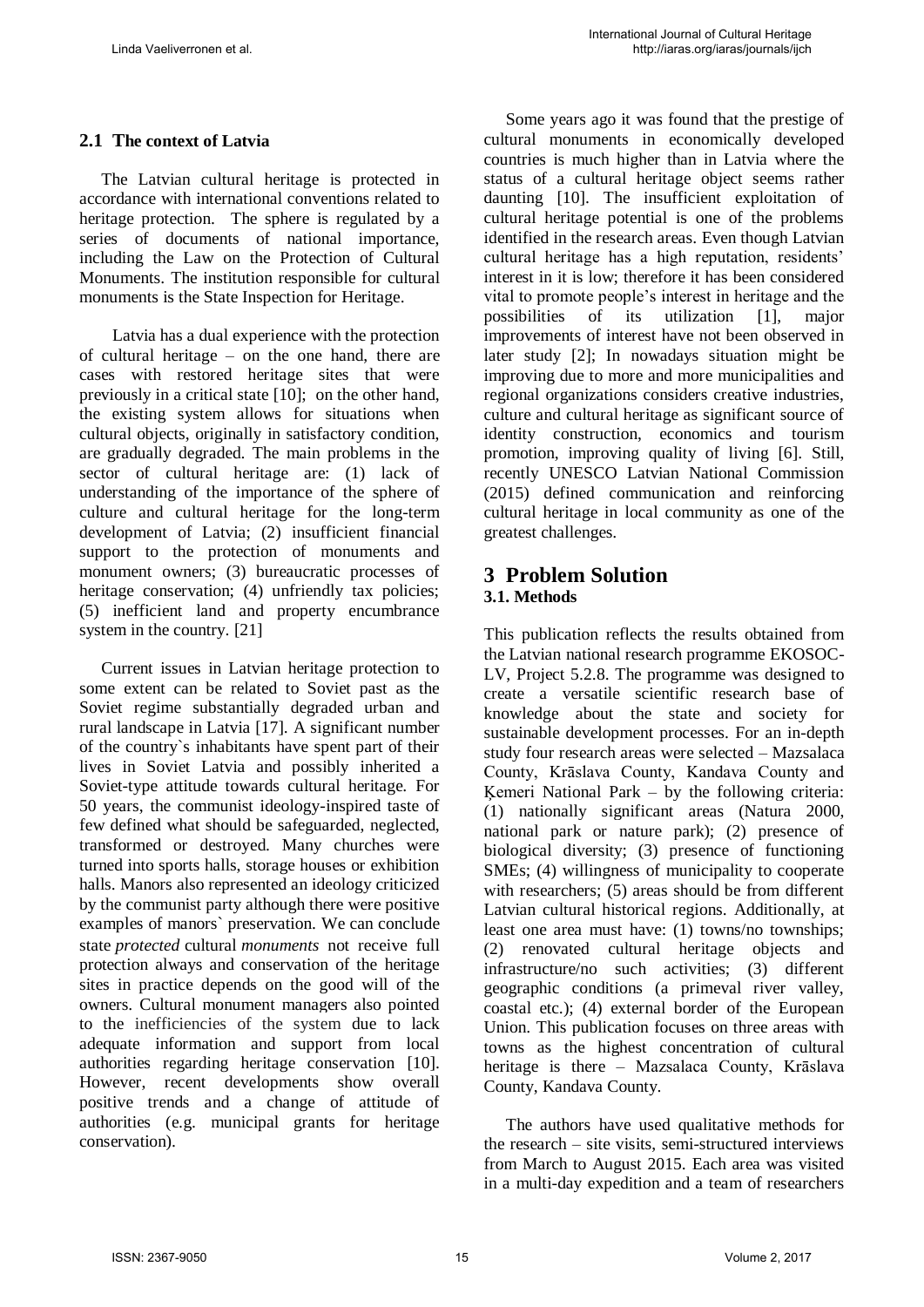surveyed nature areas and cultural heritage sites, nature businesses and cultural heritage resources. Local government officials were interviewed – management, public relations professionals, development specialists, tourist information centre employees, culture centre and museum managers (Table 1). Overall, 13 individual and group interviews were conducted (N=29).

Interviews reflect the perspective of local authorities to community engagement in heritage conservation. Interview questions depended on informants` expertise, and the main goal was to collect information about informants' attitude towards heritage and community engagement, usage of heritage, and factors impacting heritage conservation.

#### **3.2. Characteristics of research areas**

 The research areas are located in different cultural historical regions of Latvia. Krāslava County is located in Latgale Region, it borders on Belarus, thus being the external border of the European Union. Kandava County is located in Kurzeme Region. Mazsalaca County is located in the northern part of Latvia, Vidzeme, and its administrative centre Mazsalaca Town is located only 20 km from the Estonian border.

Picture 1. The location and overall indicators of counties



Data source: The Central Statistical Bureau of Latvia (2016), State Employment Agency (2016). Designed by authors

The three counties share a declining number of residents which is caused by negative natural growth as well as domestic and cross-border migration resulting from limited employment possibilities. Consequently, the age structure of the population is unfavourable and services have suffered, which has affected life quality from economical point of view in the community.

#### **3.3. The description of cultural heritage in research areas**

The list of State protected cultural monuments partially illustrates the richness of heritage in the research areas (Table 2).

|  |  | Table 1. Number of cultural monuments |
|--|--|---------------------------------------|
|--|--|---------------------------------------|

| <b>Type</b>                   | <b>Krāslava</b><br>County | Kandava<br><b>County</b> | <b>Mazsalaca</b><br><b>County</b> |  |  |
|-------------------------------|---------------------------|--------------------------|-----------------------------------|--|--|
| Archaeological monuments      |                           |                          |                                   |  |  |
| <b>National</b><br>importance | 69                        | 14                       | 7                                 |  |  |
| Local<br>importance           | 12                        | 7                        | 12                                |  |  |
| Architectural monuments       |                           |                          |                                   |  |  |
| National<br>importance        | 10                        | 9                        | 6                                 |  |  |
| Local<br>importance           | 2                         | $\overline{2}$           | $\overline{2}$                    |  |  |
| Urban building monuments      |                           |                          |                                   |  |  |
| <b>National</b><br>importance | 1                         | 1                        |                                   |  |  |

Source: Register of State Inspection for Heritage Protection, Republic of Latvia ( 2015)

The multicultural borderland Krāslava, located next to the river Daugava, has many archaeological, architectural, historical and art monuments listed on the Latvian National Commission plan for UNESCO. The development of the town is linked with the Counts Platers family activities 200 years ago when they tried to make Krāslava a spiritual and economic centre of Latgale: today the Krāslava Manor area with a park, the library building, Krāslava Roman Catholic St.Ludwig Church and other objects are recognized as protected cultural monuments. The Krāslava Manor complex is being restored and it houses Krāslava Art and History Museum, Tourist Information Centre, and the House of Crafts. The external walls of the Palace are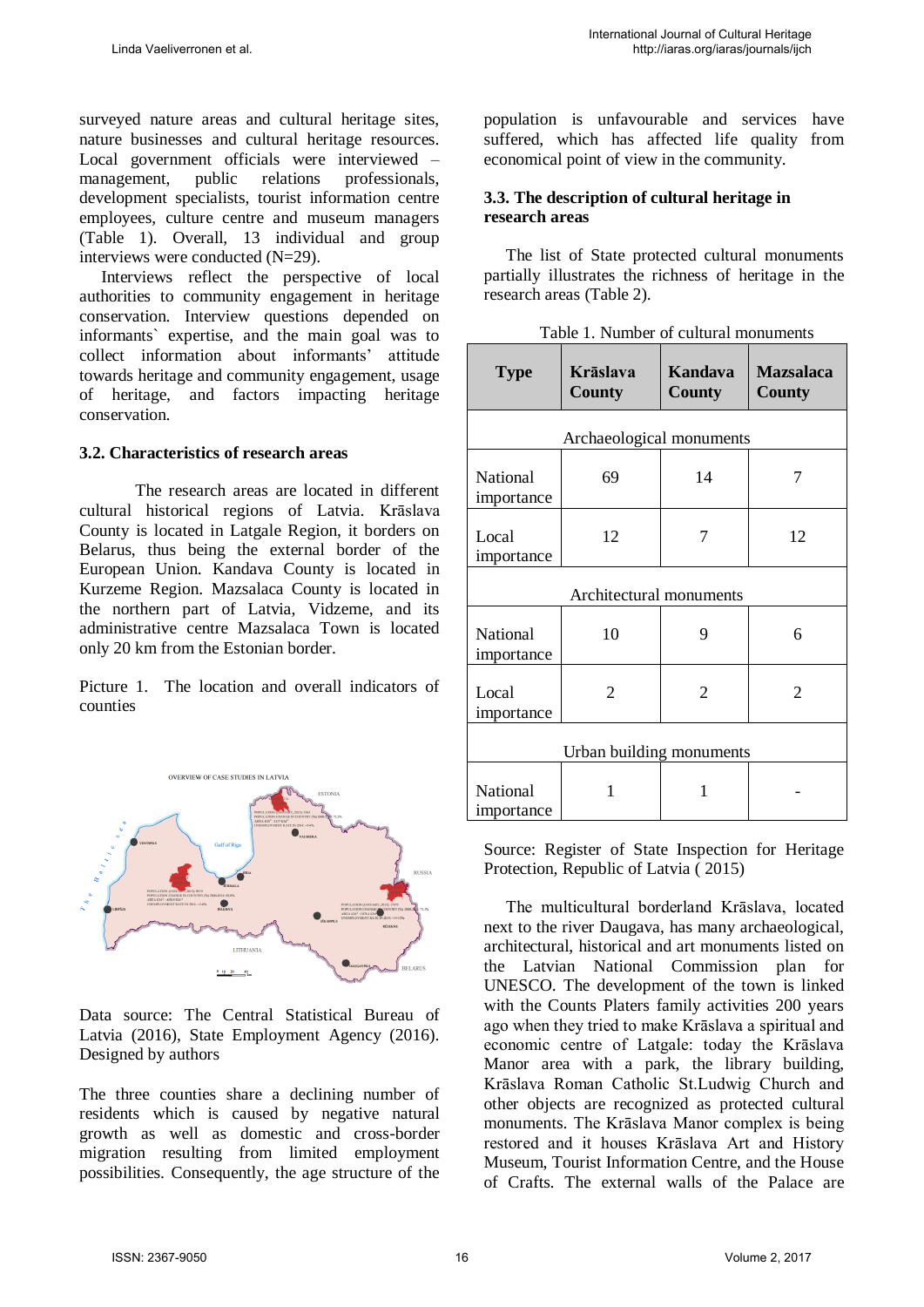preserved, but the interior is closed to public due to the bad physical state. Previous attempts to find cooperation partners for management of the manor in the private sector have failed as the status of a cultural monument restricts the owner's right of free transformation of the building for business purposes. However, in general, the manor complex and the park have been turned into a well-kept object providing cultural and recreation possibilities to the local community and visitors. The local municipality still has the challenge to find re-use for all the premises of the manor house as cooperation with private sector so far has not been successful because large expenses of cultural monument reconstruction for maintaining the original authentic exterior is a major factor hindering entrepreneurs from engagement in cultural monument management businesses.

Kandava County Council's (2010) development plan stresses the significance of an "educated, socially protected, healthy and active community", and a scenic natural environment is seen as an essential instrument for minimizing depopulation in the county. Thanks to the beautiful landscape, the neighbourhood of the Abava River is a favourite relaxation place; however, Kandava Town can also offer culture heritage resources. Yet, the natural and cultural resources do not attract as many visitors as the municipality would like; consequently, its aim is to increase the economic potential of heritage in tourism. Kandava County boasts Kandava County Museum, Bruņinieku and Kuršu Castle mounds and the Powder Tower, all popular recreation places and a tourism resource at the same time. The Powder Tower from the  $17<sup>th</sup>$  century is located in the town centre and is currently in a critical state. The town has failed to obtain financing for its restoration. In the future, the local municipality sees the historical building as a gallery centre with a viewing platform.

The location of Mazsalaca County close to the border with Estonia, away from large industrial centres, with transit traffic, its attractive terrain, a large proportion of forests, and an abundance of surface and ground waters, has created preconditions for a high quality environment which is defined as a strategic priority in the county development plan. The county area has been populated for thousands of years; and today intangible cultural heritage is prised. The county is a good example of organizing cultural life from versatile informal education to culture event organization. In Mazsalaca County, tourism offer is mainly based upon traditional values: the Skaņais kalns Nature Park with wooden sculptures and a collection of wood-carver Valters Hirte's collection of wooden sculptures in a local museum. The Valtenbergi Manor complex with a surrounding park is a significant national cultural monument that dates back to  $18<sup>th</sup>$  and  $19<sup>th</sup>$  centuries. The manor house was used as secondary school premises until recently, but after the school was moved to other premises, it was left to decay. The Palace is partially renovated by local municipality and since 2015 houses the local museum–tourism offer now is concentrated together: the museum, the manor house and Skaņais kalns Park. Yet, the manor house premises are not utilized to full extent due to the lack of functional application.

Overall, all three towns have valuable old towns with historical building layouts, specific for each region. However, some of the owners of the buildings have emigrated to economically more active centres; many houses have been alienated by banks, and so on. Deteriorating objects degrade the environment; they are also dangerous and become a burden for municipalities both financially and legally. Observations in old towns have proved the financial constraints of the historical house owners or their lack of understanding of the fact that the authenticity of the centre is diminished by careless attitude, like plastic frames instead of wooden window frames. This is particularly typical of Krāslava Town historical centre, but the Kandava development plan also states that the majority of architectural monuments are in a poor technical condition and not managed according to the regulations of cultural monument conservation.

#### **3.4. The role of cultural heritage in local development**

This section of the article discusses the role county councils ascribe to the local cultural heritage in their development documents. Regarding the tangible cultural heritage, documents mostly concerns the most significant architectural and urban building monuments.

The goal of Kandava municipality is the conservation of the typical low-rise building style. The municipality has implemented a financial support programme to owners of historical buildings; yet there are cases when it is difficult to have a constructive dialogue between the owners and the municipality regarding the management of the buildings. The Krāslava Town development plan envisages conservation of Krāslava's cultural historical heritage, including conservation of the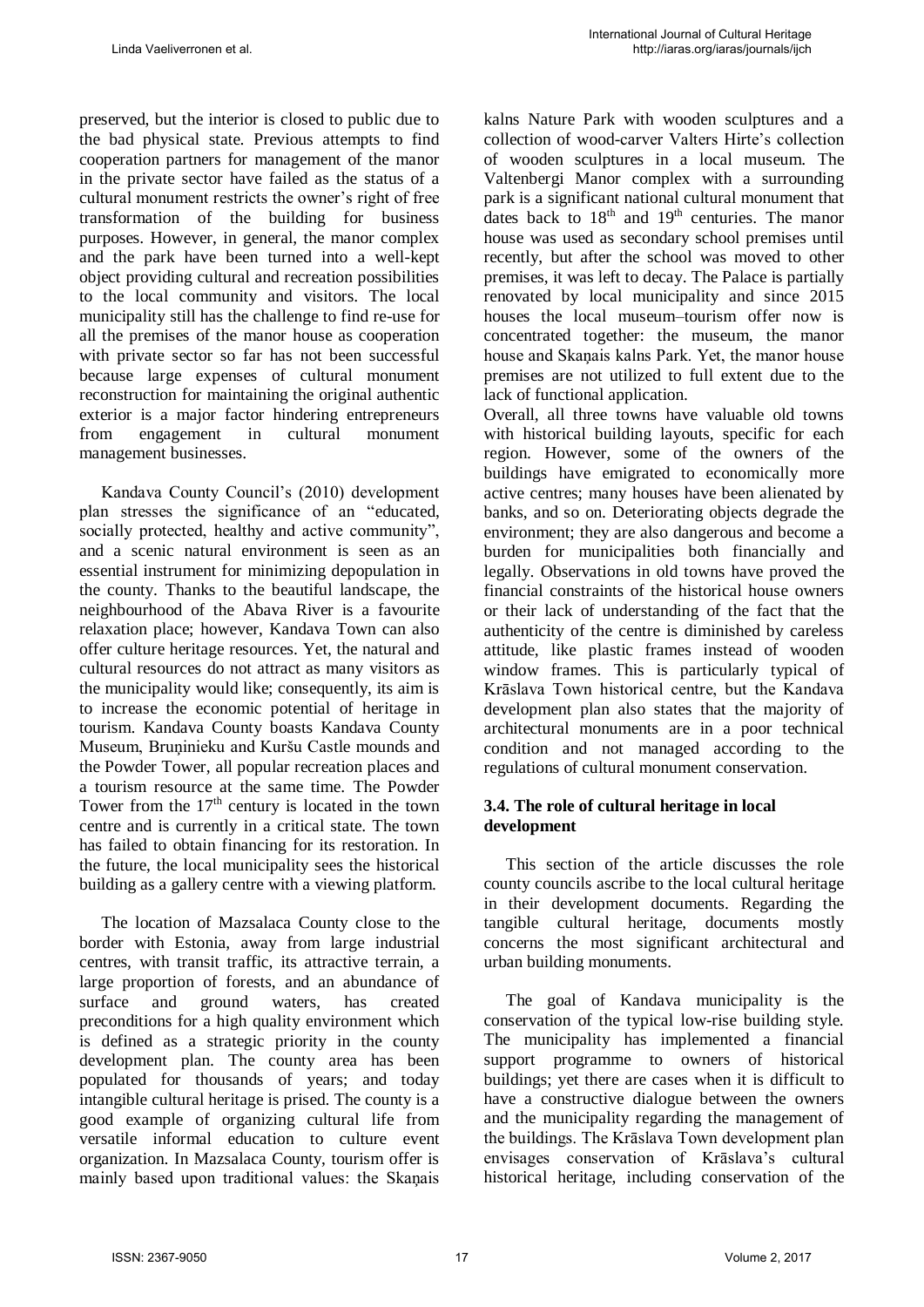historical centre and the urban landscape. Krāslava County Council has made a plan of development of the south-eastern part of the town's historical centre. It is exploring the buildings of the historical centre to assess the technical condition of the heritage sites. Yet, the municipality does not communicate systematically with the community and the cultural monument owners to convey the value and importance of protection of the town's historical centre. Neither has Mazsalaca any particular support programmes for the protection of the town's historical centre. The Old Town is not an urban building cultural monument, yet the County Council has invested legal resources in settling property right issues in a bid to make the degraded buildings available to potential investors.

Both Kandava and Krāslava municipalities indicate in their planning documents that conditions for the conservation and adaption of cultural historical heritage to the needs of development of the county's socioeconomic life are cumbersome. In Kandava difficulties are linked to research and the identification of cultural historical and architectural values: there are no scientifically justified spatial planning and building regulations, or cultural monument preservation and further application plans. Krāslava County Council (2012) points out the loss of heritage authenticity and technical deterioration, caused by belated maintenance and repair works, insufficient funding and human neglect.

Overall, development planning documents in all counties recognize the potential of both tangible and intangible cultural heritage. Due to the rich cultural and natural heritage, all counties share the interest into tourism development. Each county has its own peculiar features, but the conservation of cultural historical heritage is a common problem for all of them.

## **4 Results and discussion**

In the context of engagement heritage preservers should take into account overall Latvian civic activity. Part of Latvian society also has faced an interruption in meaningful society engagement (e.g. voluntary work) during Soviet times and they do not have this kind of experiences. Other explanations for low engagement post-soviet countries such as Latvia can be related to peoples' dissatisfaction with the new political and economic system: disappointment and mistrust of organizations have caused them to withdraw further from public activities. Moreover, in conditions when a vast majority of people are struggling to make a living, civil activities to conserve heritage might simply not be priority. The inability to establish a link between universal societal interests and people`s own benefit makes the engagement of population in conservation of cultural heritage more difficult. It reflects in number of people practicing voluntary activities and working in NGO sector.

Regarding community activity, EKOSOC 5.2.8. project team experience proves that members of the community who are rich in initiative already occasionally play a key role for culture development in the country. Therefore we argue there are active individuals in community rather than active community in general and municipality should: 1) to provide utmost support for active members without bureaucratic procedures; 2) to work on increasing active numbers of active people by creating creative environment. Unfortunately, culture, including cultural heritage sectors, has not received adequate financial support on national level and it does not stimulate the development of creative environment. For instance, out of more than 500 culture centres in Latvia, only a few centre managers are active members in the Culture Centre Association [9], which prevents the association from being a key player in discussions with politicians. Intensifying cooperation would promote exchanges of experience; make professional culture more accessible and rural culture organizations more influential. However, unless culture is defined as a priority, the sector will suffer from the lack of creative initiative of people. Unattractive salaries in culture sector in Latvia is one of the reasons why many culture professionals has lost motivation to work on professional improvements and networking. Local community initiatives may not substitute financial support from the state in the long term as a unique solution to the problems. One of the research territories – Mazsalaca municipality has set up culture as priority and generously funds different amateur culture groups with increasing number of participants, which is followed by intense cultural event schedule. Mazsalacas`s experience confirms volunteers and initiators of creative ideas are mainly the people who are already engaged in cultural activities through education (in folk dance groups, choirs, etc.). In order to use participation to full extent, some other preconditions are necessary, such as setting the volunteer work sphere in order; granting formal certificates to volunteers of local government institutions to increase interest in public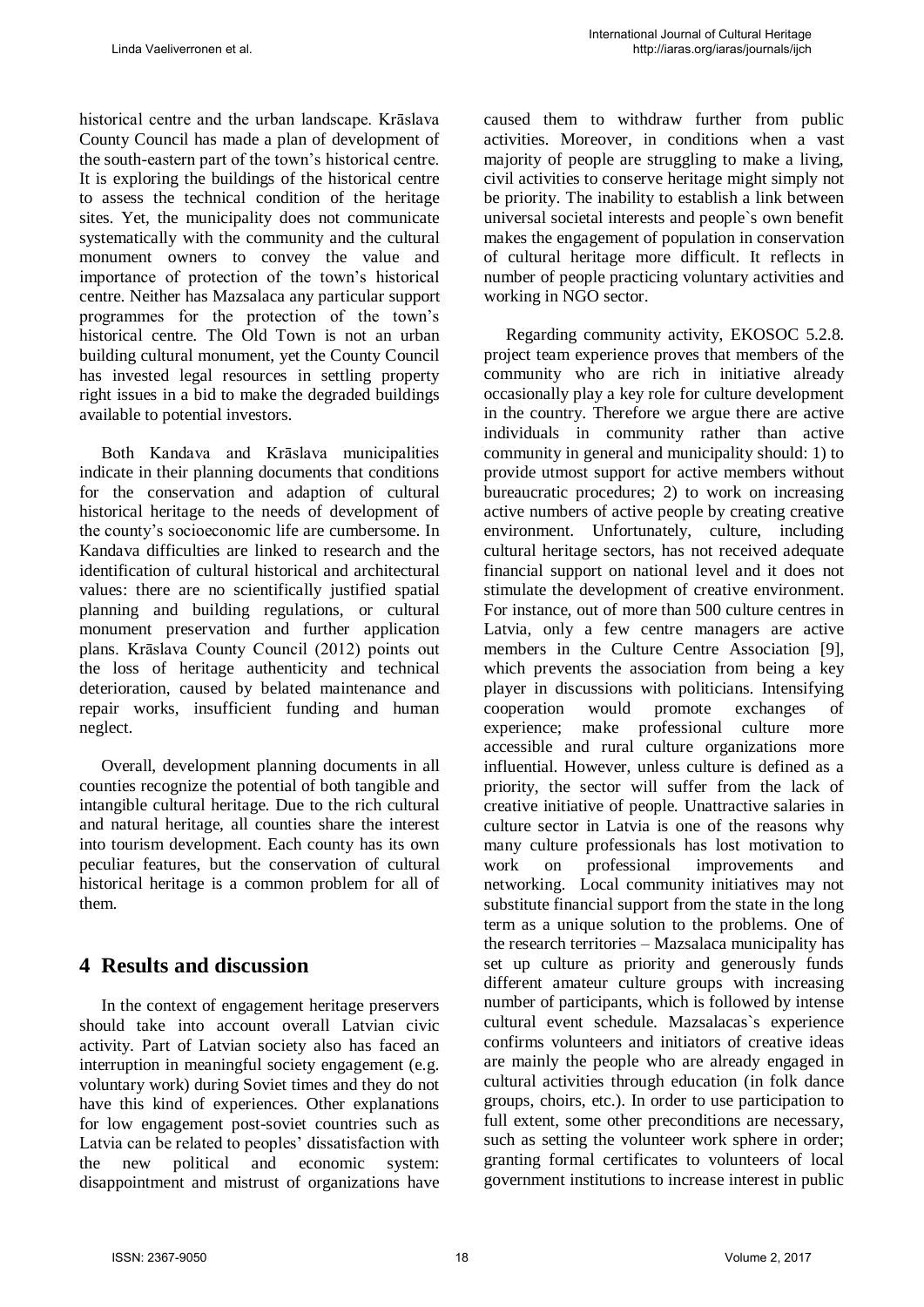activities; intensifying communication activities. Research data confirm that for rural territories using personal ties and face-to-face communication to stimulate engagement activity are beneficial.

The reorientation of consciousness is a continuous process that cannot be completed during one generation, and Jākobsone (2011) argues that the most efficient educational work is with the younger generation. Youngsters should be engaged in the care for cultural heritage objects and the delivery of messages of heritage conservation. However, this is also an issue of policy changes in national education.

Alongside specific stakeholder groups (e.g. cultural monument owners and NGOs), seniors are another target group to intensify cooperation with. Free time is an important factor influencing coparticipation possibilities. Seniors have free time, and the proportion of seniors in rural areas is high. Unfortunately, not always Latvian seniors devote their time to public activities due to financial and medical reasons or shortage of civic work practice and limited experience of civil engagement.

To engage community in the heritage conservation processes, one should understand how residents use heritage: different generations and individuals use particular heritage objects differently. The community may be engaged in the identification of heritage and development planning in different ways – for instance, in cultural heritage mapping from the perspective of the community using the storytelling method. Engagement becomes a means to extract the knowledge that local community already possesses and residents can share stories of unique cultural heritage (storytelling) online or in various conversations [8]. To raise overall awareness of the value of cultural heritage and map heritage, librarians are significant community members to cooperate with, e.g. in storytelling evenings. Currently, story-telling is occasionally used in rural regions, but this process should be strategically managed and continues, while in practise these activities are occasionally short term and project based.

The increase in the number of unused buildings because of depopulation defines the re-use of historic buildings as an urgent topic in rural development. Engagement of the community in finding new functions is one way to seek creative solutions that are beneficial for the whole community. Small rural areas with a limited tourist flow frequently exclude the most common ways of cultural heritage re-use, such as cafes, small hotels, and dwelling houses. In all researched areas there are central objects requiring new functional application. In Kandava, it is the Powder Tower, for which the municipality has found a new multifunctional application. In Krāslava, the municipality has no clear future vision for the palace. In Mazsalaca, it is the Valtenbergi Manor complex housing a museum and leaving the rest of the building unoccupied. So far, it is not a widespread practise to use collective expertise in multilateral discussions. However, the Estonian study "Schools in Manor Houses" recommends that heritage sites should be multifunctional; even more, the project stresses the importance of community opinion.

Culture revitalization in rural areas would create a more attractive living environment for the people already living there and for potential newcomers from towns. It would also positively affect demand for culture and strengthen local identity. Local residents' participation in shaping the cultural environment would make it more attractive for various professional art activities, such as *plein air*  events, festivals and concerts, which would at the same time promote tourism and the economic potential of heritage.

There are no absolute or universal answers to how to engage local communities in the conservation of cultural heritage. This process is impacted by national institutions, legislation and funding, the activity of the community as well as resources of municipalities. Some municipalities can define the culture as its` priority but as long as it is not supported by funding in national level and matching partners to cooperate with, the cultural revitalization and strengthening community engagement is limited.

 Meaningful engagement of local inhabitants in heritage conservation demands additional efforts, especially personal communication that is the most effective way to engage people in the rural territories. A positive outcome is a result of an uninterrupted long-term input into communication to community about cultural heritage conservation. Therefore, community engagement, the role of collective expertise, education and communication about heritage issues should receive higher priority in municipalities. Isolated initiatives that do not have a decisive impact on people's awareness of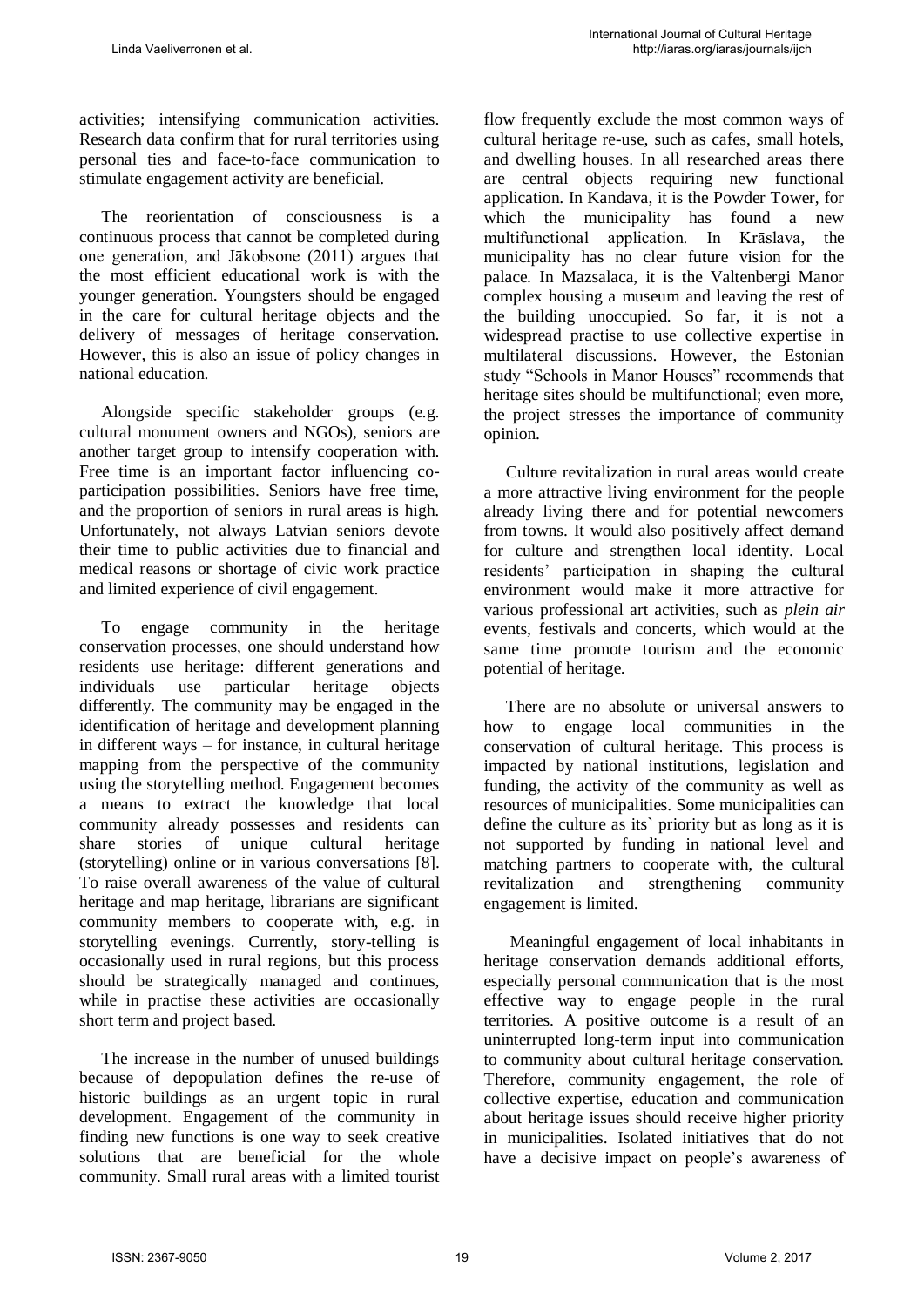values of cultural heritage in the community should be strategically steered and expanded.

#### **Conclusions**

As a reorientation of consciousness towards heritage conservation requires years of work, it is crucial to start work at school and increase knowledge of heritage in school education content. Also, engaging youngsters in projects for heritage conservation and urban landscape development in different forms as summer schools, plein aires etc. is recommendable – it helps foster a culture of voluntary work in the long term and gives youngsters new leisure time opportunities in the short term.

Each municipality has a different attitude to solving heritage problems on the basis of available finances, understanding of priorities, and the influence of legislation to improve the processes of heritage management and cooperation with irresponsible monument owners.

Engaging communities effectively will help alleviate the need for resources to restore heritage sites. Moreover, it will make sure that the restored site is needed by the community and improves the quality of life in the area.

#### **Acknowledgements**

The publication was prepared with the support from the National research programme EKOSOC-LV project 5.2.8. Processes of Development of Cultural Environment, Preservation of Natural Diversity and Urbanization in Latvia in the Context of Sustainable Development.

#### *References:*

- [1] Baltic Institute of Social Sciences. (in Latvian) Informacy of society on cultural heritage conservation and development. 2002. https://www.km.gov.lv/uploads/ckeditor/files/k ultura\_timekli/Sabiedribas\_informetiba\_kultura s\_mantojums.pdf
- [2] Baltic Institute of Social Sciences. (in Latvian) Access to culture in regions: survey and expert interviews.2007. http://culturelablv.files.wordpress.com/2009/04 /novadi2007.pdf
- [3] Barile, S. and M. Saviano. "From the management of cultural heritage to the governance of the cultural heritage system." In

*Cultural Heritage and Value Creation: Towards New Pathways*, edited by Gaetano M. Golinelli, 2012. 71-104. London: Springer.

- [4] Council of Europe*. 2001. Forward Planning*: the *Function* of *Cultural Heritage* in a *Changing Europe*: *Experts*' *Contributions*, *Cultural Heritage.* [https://www.coe.int/t/dg4/cultureheritage/herita](https://www.coe.int/t/dg4/cultureheritage/heritage/resources/Publications/ECC-PAT(2001)161_EN.pdf) [ge/resources/Publications/ECC-](https://www.coe.int/t/dg4/cultureheritage/heritage/resources/Publications/ECC-PAT(2001)161_EN.pdf)[PAT\(2001\)161\\_EN.pdf](https://www.coe.int/t/dg4/cultureheritage/heritage/resources/Publications/ECC-PAT(2001)161_EN.pdf)
- [5] Crooke, E. The Politics of community heritage: Motivations, authority and Control. *International Journal of Heritage Studies* 2010. 16(1)2: 16-29.
- [6] Culturelab. (in Latvian) Culture consumption and participation in cultural activities of Latvian inhabitants 2007-2014 2014 https://culturelablv.files.wordpress.com/2014/1 2/kulturas-paterins-web-versija-3 decembris.pdf
- [7] Jākobsone, J. (in Latvian) Local identity cultural heritage influencing factors in the context of balanced Development. Kuldīga case study. *Scientific Journal of Riga Technical University.* 2011. 2: 85 - 89.
- [8] Jeannotte, S., M. Story-telling about Place: Engaging Citizens in Cultural Mapping. *City, Culture and Society.* 2015. October: 1-7.
- [9] Jurka, D. (personal communication, December 18, 2015)
- [10] Karnīte, R. (in Latvian) Cultural heritage owners' attitude to cultural monuments as a burden. 2002. Latvijas Zinātņu akadēmijas Ekonomikas institūts.
- [11] Klimaszewski, C., Bader, G.E., Nyce, J.M. Studying up (and down) the cultural heritage preservation agenda: Observations from Romania. *European Journal of Cultural Studies* 2012.15(4): 479-495.
- [12] *Klimaszewski*, C., Bader G.E., Nyce, J.M, Beasley, B.E. 2010. "Who wins? Who loses? Representation and "restoration of the past in rural Romanian community". *Library Journal* 59 (2): 92-106.
- [13] Lotina, L. Reviewing museum participation in online channels in Latvia. *Museum Management and Curatorship* 2014. 29(3), 280-292
- [14] Loulanski, T. "Revising the Concept for cultural heritage: The argument for a functional approach." *International Journal of Cultural*  Property 2006a. 13:207–233
- [15] Loulanski, T. 2006b. "Cultural heritage in socio-economic development: Local and global